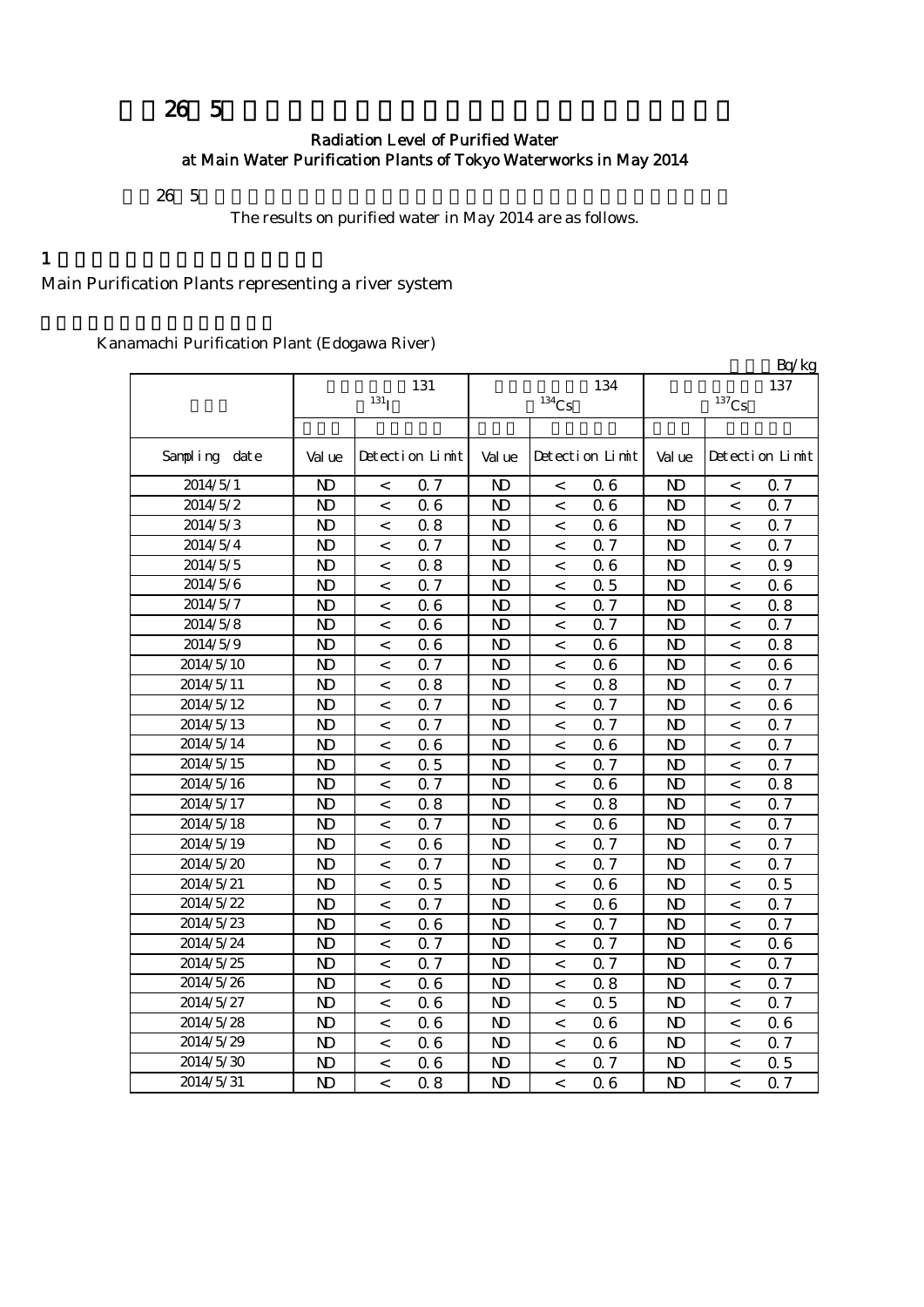## Asaka Purification Plant (Arakawa River)

|               |                |                          |                 |                |                          |                 |                |                          | Bq/kg           |
|---------------|----------------|--------------------------|-----------------|----------------|--------------------------|-----------------|----------------|--------------------------|-----------------|
|               |                |                          | 131             |                |                          | 134             |                |                          | 137             |
|               |                | 131 <sub>T</sub>         |                 |                | $134$ Cs                 |                 |                | $137$ Cs                 |                 |
| Sampling date | Val ue         |                          | Detection Limit | Val ue         |                          | Detection Limit | Val ue         |                          | Detection Limit |
| 2014/5/1      | N <sub>D</sub> | $\,<\,$                  | 0.7             | N <sub>D</sub> | $\,<\,$                  | 06              | $\mathbf{N}$   | $\,<\,$                  | 0.8             |
| 2014/5/2      | $\mathbf{D}$   | $\,<$                    | 0.7             | $\mathbf{N}$   | $\,<$                    | 06              | $\mathbf{D}$   | $\,<\,$                  | 0.7             |
| 2014/5/3      | $\mathbf{D}$   | $\,<$                    | 0.7             | N <sub>D</sub> | $\,<$                    | Q 7             | $\mathbf{D}$   | $\,<\,$                  | 0.7             |
| 2014/5/4      | $\mathbf{D}$   | $\,<$                    | 0.7             | N <sub>D</sub> | $\,<$                    | 0.5             | $\mathbf{N}$   | $\,<\,$                  | <b>Q7</b>       |
| 2014/5/5      | $\mathbf{D}$   | $\,<$                    | 0.7             | N <sub>D</sub> | $\,<$                    | 06              | $\mathbf{N}$   | $\,<\,$                  | 0.7             |
| 2014/5/6      | $\mathbf{D}$   | $\,<$                    | 0.6             | N <sub>D</sub> | $\,<$                    | 0.7             | $\mathbf{N}$   | $\,<$                    | <b>Q7</b>       |
| 2014/5/7      | $\mathbf{D}$   | $\overline{<}$           | 0.7             | N <sub>D</sub> | $\,<$                    | Q 7             | $\mathbf{N}$   | $\,<\,$                  | Q 7             |
| 2014/5/8      | $\mathbf{D}$   | $\,<$                    | 0.5             | N <sub>D</sub> | $\,<$                    | 0.7             | $\mathbf{N}$   | $\,<\,$                  | 0.8             |
| 2014/5/9      | N <sub>D</sub> | $\,<$                    | 0.7             | N <sub>D</sub> | $\,<\,$                  | 0.7             | $\mathbf{N}$   | $\,<\,$                  | 06              |
| 2014/5/10     | $\mathbf{D}$   | $\overline{<}$           | 0.7             | N <sub>D</sub> | $\,<\,$                  | 0.7             | N <sub>D</sub> | $\,<\,$                  | Q 7             |
| 2014/5/11     | $\mathbf{D}$   | $\overline{<}$           | 0.7             | N <sub>D</sub> | $\,<$                    | 06              | N <sub>D</sub> | $\,<\,$                  | 0.8             |
| 2014/5/12     | $\mathbf{D}$   | $\,<$                    | 0.6             | $\mathbf{D}$   | $\,<\,$                  | 0.8             | $\mathbf{D}$   | $\,<\,$                  | 06              |
| 2014/5/13     | N <sub>D</sub> | $\,<$                    | 0.7             | N <sub>D</sub> | $\,<\,$                  | 06              | N <sub>D</sub> | $\,<\,$                  | 0.7             |
| 2014/5/14     | $\mathbf{D}$   | $\prec$                  | 0.6             | N <sub>D</sub> | $\,<\,$                  | 06              | $\mathbf{N}$   | $\,<\,$                  | 06              |
| 2014/5/15     | $\mathbf{D}$   | $\prec$                  | 0.6             | N <sub>D</sub> | $\,<\,$                  | 06              | N <sub>D</sub> | $\,<\,$                  | 0.7             |
| 2014/5/16     | $\mathbf{D}$   | $\prec$                  | 0.7             | $\mathbf{D}$   | $\,<\,$                  | 0.7             | $\mathbf{N}$   | $\,<\,$                  | 0.8             |
| 2014/5/17     | $\mathbf{D}$   | $\,<$                    | 0.7             | N <sub>D</sub> | $\,<\,$                  | 06              | $\mathbf{N}$   | $\overline{a}$           | <b>Q7</b>       |
| 2014/5/18     | $\mathbf{D}$   | $\overline{\phantom{a}}$ | 0.7             | N <sub>D</sub> | $\overline{\phantom{a}}$ | 0.9             | $\mathbf{N}$   | $\overline{\phantom{a}}$ | 0.7             |
| 2014/5/19     | $\mathbf{D}$   | $\overline{\phantom{a}}$ | 0.7             | N <sub>D</sub> | $\overline{\phantom{a}}$ | Q 7             | $\mathbf{N}$   | $\overline{\phantom{a}}$ | 0.7             |
| 2014/5/20     | $\mathbf{D}$   | $\overline{a}$           | 0.6             | $\mathbf{D}$   | $\,<\,$                  | 0.7             | $\mathbf{N}$   | $\overline{a}$           | Q 7             |
| 2014/5/21     | $\mathbf{D}$   | $\lt$                    | 0.7             | N <sub>D</sub> | $\,<\,$                  | 0.7             | $\mathbf{D}$   | $\lt$                    | Q <sub>7</sub>  |
| 2014/5/22     | $\mathbf{D}$   | $\,<\,$                  | 0.6             | N <sub>D</sub> | $\,<\,$                  | 0.7             | N <sub>D</sub> | $\,<\,$                  | 06              |
| 2014/5/23     | $\mathbf{D}$   | $\,<\,$                  | 0.6             | N <sub>D</sub> | $\,<\,$                  | 0.7             | N <sub>D</sub> | $\,<\,$                  | 0.7             |
| 2014/5/24     | $\mathbf{D}$   | $\overline{<}$           | 0.7             | $\mathbf{D}$   | $\,<$                    | 0.7             | $\mathbf{D}$   | $\,<\,$                  | 06              |
| 2014/5/25     | $\mathbf{D}$   | $\overline{<}$           | 0.6             | $\mathbf{D}$   | $\,<$                    | 0.7             | $\mathbf{D}$   | $\,<$                    | 0.8             |
| 2014/5/26     | $\mathbf{D}$   | $\overline{<}$           | 06              | N <sub>D</sub> | $\,<$                    | 06              | $\mathbf{D}$   | $\,<\,$                  | 0.7             |
| 2014/5/27     | $\mathbf{D}$   | $\overline{<}$           | 0.7             | N <sub>D</sub> | $\,<$                    | 0.7             | $\mathbf{N}$   | $\,<$                    | 0.8             |
| 2014/5/28     | $\mathbf{D}$   | $\,<$                    | 0.7             | N <sub>D</sub> | $\,<$                    | 0.7             | $\mathbf{D}$   | $\,<$                    | 0.7             |
| 2014/5/29     | $\mathbf{N}$   | $\,<$                    | 0.7             | $\mathbf{D}$   | $\,<$                    | 0.7             | $\mathbf{N}$   | $\,<$                    | 0.7             |
| 2014/5/30     | $\mathbf{D}$   | $\,<$                    | 0.6             | $\mathbf{D}$   | $\,<$                    | 06              | $\mathbf{D}$   | $\,<$                    | 0.8             |
| 2014/5/31     | $\mathbf{D}$   | $\overline{<}$           | 0.9             | $\mathbf{D}$   | $\,<$                    | 0.8             | $\mathbf{N}$   | $\,<\,$                  | 0.7             |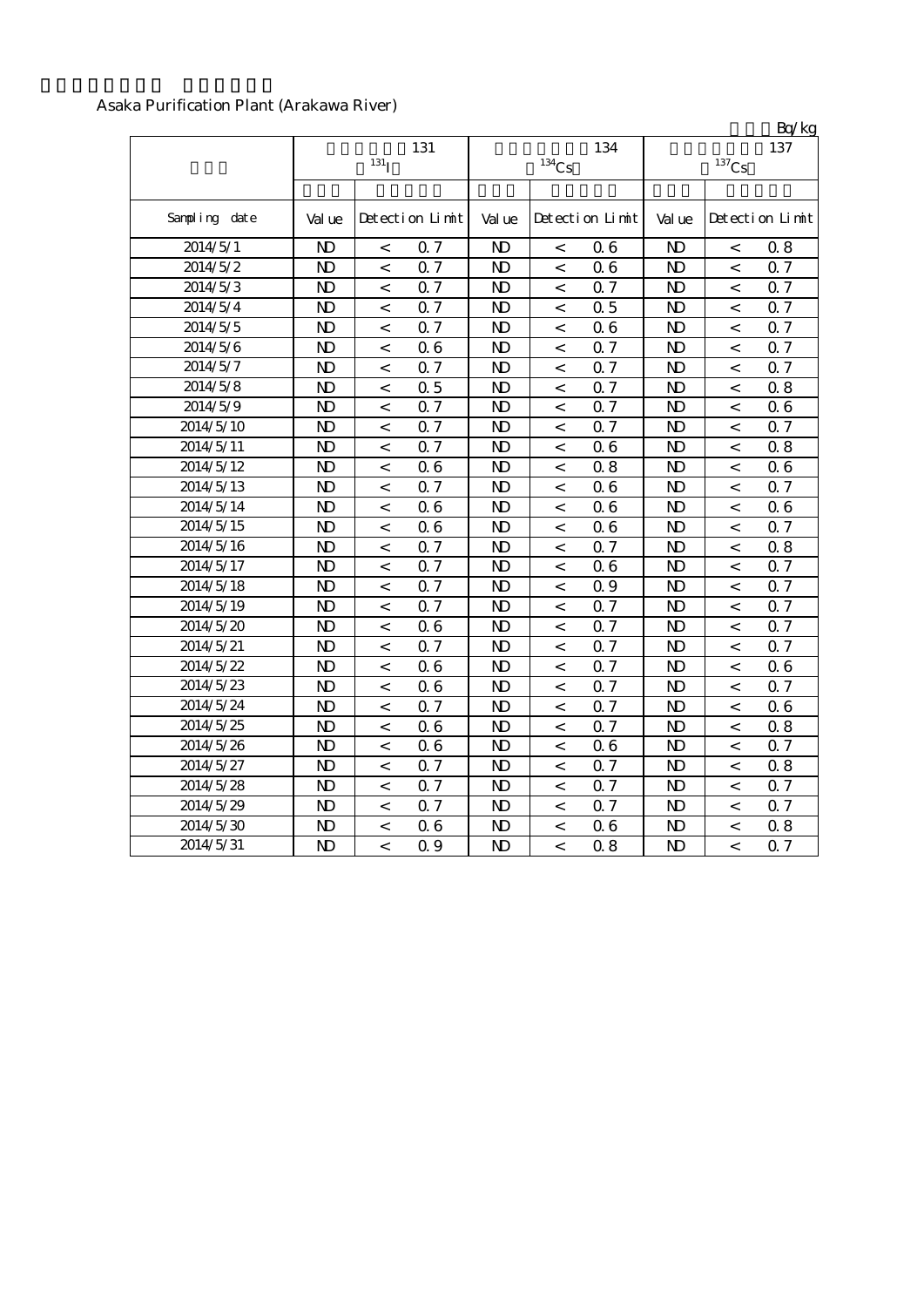Ozaku Purification Plant (Tamagawa River)

|               |              |                          |                 |                |                |                 |                |                          | Bq/kg           |
|---------------|--------------|--------------------------|-----------------|----------------|----------------|-----------------|----------------|--------------------------|-----------------|
|               |              |                          | 131             |                |                | 134             |                |                          | 137             |
|               |              | $131$ <sup>T</sup>       |                 |                | $134$ Cs       |                 |                | $137$ Cs                 |                 |
|               |              |                          |                 |                |                |                 |                |                          |                 |
| Sampling date | Val ue       |                          | Detection Limit | Val ue         |                | Detection Limit | Val ue         |                          | Detection Limit |
| 2014/5/1      | $\mathbf{D}$ | $\,<$                    | 0.7             | $\mathbf{D}$   | $\,<$          | 0.7             | N <sub>D</sub> | $\,<\,$                  | $\alpha$ 7      |
| 2014/5/2      | $\mathbf{D}$ | $\overline{<}$           | 0.7             | $\mathbf{D}$   | $\,<$          | 06              | $\mathbf{N}$   | $\overline{a}$           | 0.7             |
| 2014/5/3      | $\mathbf{D}$ | $\overline{<}$           | 0.7             | $\mathbf{D}$   | $\,<$          | 0.5             | $\mathbf{N}$   | $\,<\,$                  | 0.7             |
| 2014/5/4      | $\mathbf{D}$ | $\overline{<}$           | 0.8             | $\mathbf{D}$   | $\overline{<}$ | 06              | N <sub>D</sub> | $\overline{\phantom{a}}$ | 0.8             |
| 2014/5/5      | $\mathbf{N}$ | $\,<$                    | 0.6             | $\mathbf{D}$   | $\,<$          | 06              | $\mathbf{N}$   | $\,<\,$                  | 0.8             |
| 2014/5/6      | $\mathbf{D}$ | $\,<$                    | 0.7             | $\mathbf{D}$   | $\,<$          | 06              | $\mathbf{D}$   | $\,<$                    | 0.7             |
| 2014/5/7      | $\mathbf{D}$ | $\,<\,$                  | 0.7             | $\mathbf{N}$   | $\,<\,$        | Q 7             | $\mathbf{N}$   | $\,<\,$                  | Q 7             |
| 2014/5/8      | $\mathbf{D}$ | $\,<$                    | 0.6             | $\mathbf{D}$   | $\,<$          | 06              | $\mathbf{N}$   | $\,<\,$                  | 06              |
| 2014/5/9      | $\mathbf{D}$ | $\,<\,$                  | 0.7             | $\mathbf{D}$   | $\,<$          | 0.7             | $\mathbf{N}$   | $\,<\,$                  | 0.7             |
| 2014/5/10     | $\mathbf{D}$ | $\,<$                    | 0.8             | $\mathbf{N}$   | $\,<\,$        | 0.7             | $\mathbf{N}$   | $\,<\,$                  | 0.8             |
| 2014/5/11     | $\mathbf{D}$ | $\,<$                    | 0.7             | N <sub>D</sub> | $\,<\,$        | 0.8             | N <sub>D</sub> | $\,<\,$                  | 06              |
| 2014/5/12     | $\mathbf{D}$ | $\,<\,$                  | 0.6             | $\mathbf{D}$   | $\,<\,$        | 0.5             | $\mathbf{N}$   | $\,<\,$                  | 0.7             |
| 2014/5/13     | $\mathbf{D}$ | $\,<\,$                  | 0.6             | N <sub>D</sub> | $\,<\,$        | Q 7             | $\mathbf{N}$   | $\,<\,$                  | 0.8             |
| 2014/5/14     | $\mathbf{D}$ | $\,<\,$                  | 0.7             | N <sub>D</sub> | $\,<\,$        | Q 7             | $\mathbf{N}$   | $\,<\,$                  | 06              |
| 2014/5/15     | $\mathbf{D}$ | $\overline{a}$           | 0.6             | N <sub>D</sub> | $\,<\,$        | Q 7             | $\mathbf{N}$   | $\,<\,$                  | 0.8             |
| 2014/5/16     | $\mathbf{D}$ | $\,<$                    | 0.6             | N <sub>D</sub> | $\,<$          | 0.7             | $\mathbf{N}$   | $\,<\,$                  | 0.7             |
| 2014/5/17     | $\mathbf{D}$ | $\,<$                    | 0.8             | N <sub>D</sub> | $\,<$          | 06              | $\mathbf{D}$   | $\,<\,$                  | 06              |
| 2014/5/18     | $\mathbf{D}$ | $\,<$                    | 0.7             | N <sub>D</sub> | $\,<$          | 06              | $\mathbf{N}$   | $\,<\,$                  | 0.7             |
| 2014/5/19     | $\mathbf{D}$ | $\,<$                    | 0.6             | $\mathbf{D}$   | $\,<\,$        | Q 7             | $\mathbf{N}$   | $\,<\,$                  | 0.8             |
| 2014/5/20     | $\mathbf{D}$ | $\,<$                    | 0.6             | $\mathbf{N}$   | $\,<\,$        | 06              | $\mathbf{N}$   | $\,<\,$                  | Q 7             |
| 2014/5/21     | $\mathbf{D}$ | $\,<$                    | 0.7             | $\mathbf{D}$   | $\,<\,$        | Q 7             | $\mathbf{N}$   | $\prec$                  | <b>Q7</b>       |
| 2014/5/22     | $\mathbf{D}$ | $\prec$                  | 0.6             | $\mathbf{D}$   | $\,<\,$        | Q 7             | $\mathbf{N}$   | $\prec$                  | 0.8             |
| 2014/5/23     | $\mathbf{D}$ | $\overline{\phantom{a}}$ | 0.6             | $\mathbf{D}$   | $\,<\,$        | Q 7             | N <sub>D</sub> | $\overline{\phantom{a}}$ | 06              |
| 2014/5/24     | $\mathbf{D}$ | $\overline{\phantom{a}}$ | 0.7             | $\mathbf{D}$   | $\,<\,$        | 0.7             | $\mathbf{D}$   | $\,<\,$                  | 0.8             |
| 2014/5/25     | $\mathbf{D}$ | $\,<\,$                  | 0.8             | $\mathbf{D}$   | $\,<\,$        | 06              | $\mathbf{N}$   | $\,<\,$                  | Q 7             |
| 2014/5/26     | $\mathbf{D}$ | $\lt$                    | 0.7             | $\mathbf{D}$   | $\,<\,$        | 0.9             | $\mathbf{N}$   | $\lt$                    | Q 7             |
| 2014/5/27     | $\mathbf{D}$ | $\,<\,$                  | 0.5             | N <sub>D</sub> | $\,<\,$        | 0.7             | $\mathbf{D}$   | $\,<\,$                  | 0.7             |
| 2014/5/28     | $\mathbf{D}$ | $\overline{<}$           | 0.7             | N <sub>D</sub> | $\overline{a}$ | 0.7             | N <sub>D</sub> | $\lt$                    | 0.7             |
| 2014/5/29     | $\mathbf{D}$ | $\overline{<}$           | 06              | $\mathbf{D}$   | $\,<$          | 0.7             | $\mathbf{N}$   | $\,<\,$                  | 0.7             |
| 2014/5/30     | $\mathbf{N}$ | $\prec$                  | 0.6             | N <sub>D</sub> | $\lt$          | 0.8             | $\mathbf{D}$   | $\,<$                    | 0.7             |
| 2014/5/31     | $\mathbf{D}$ | $\overline{<}$           | 0.7             | $\mathbf{D}$   | $\,<$          | 0.7             | $\mathbf{D}$   | $\,<$                    | <b>Q7</b>       |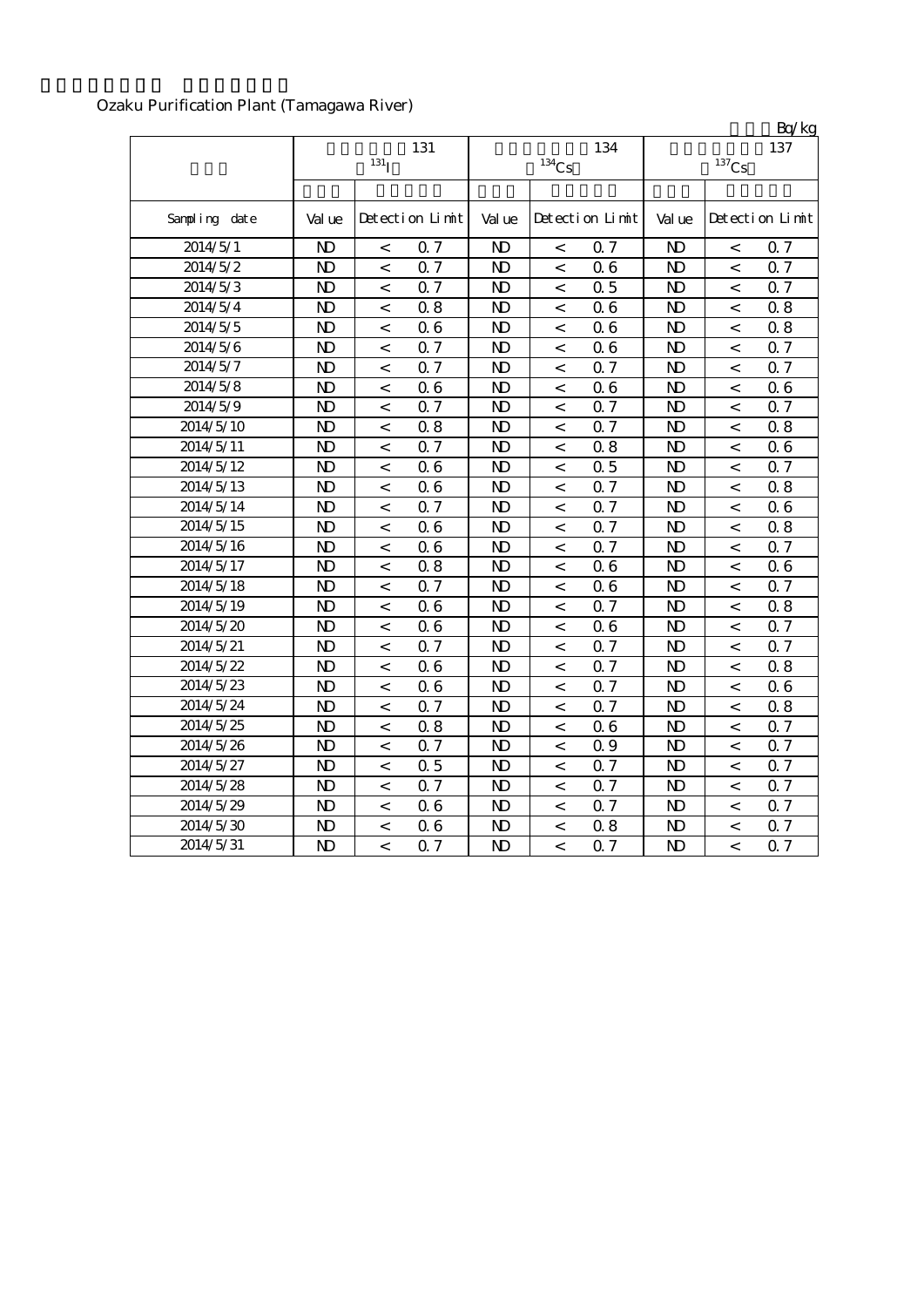|               |                |                    |                 |                |                          |                 |                |                          | Bq/kg           |
|---------------|----------------|--------------------|-----------------|----------------|--------------------------|-----------------|----------------|--------------------------|-----------------|
|               |                |                    | 131             |                |                          | 134             |                |                          | 137             |
|               |                | $131$ <sup>T</sup> |                 |                | $134$ Cs                 |                 |                | $^{137}\mathrm{Cs}$      |                 |
|               |                |                    |                 |                |                          |                 |                |                          |                 |
| Sampling date | Val ue         |                    | Detection Limit | Val ue         |                          | Detection Limit | Val ue         |                          | Detection Limit |
| 2014/5/1      | $\mathbf{D}$   | $\,<\,$            | 0.6             | $\mathbf{D}$   | $\,<$                    | Q 7             | $\mathbf{D}$   | $\,<$                    | Q 7             |
| 2014/5/2      | $\mathbf{D}$   | $\,<$              | 0.7             | $\mathbf{D}$   | $\,<\,$                  | Q 7             | $\mathbf{D}$   | $\,<$                    | 0.8             |
| 2014/5/3      | $\mathbf{D}$   | $\,<$              | 0.6             | N <sub>D</sub> | $\,<\,$                  | 0.8             | $\mathbf{D}$   | $\,<$                    | 0.7             |
| 2014/5/4      | N <sub>D</sub> | $\,<$              | 0.7             | N <sub>D</sub> | $\,<$                    | 06              | N <sub>D</sub> | $\,<$                    | 0.8             |
| 2014/5/5      | $\mathbf{N}$   | $\,<$              | 0.6             | N <sub>D</sub> | $\,<$                    | 06              | $\mathbf{N}$   | $\,<$                    | 0.8             |
| 2014/5/6      | $\mathbf{D}$   | $\,<$              | 0.6             | $\mathbf{D}$   | $\,<$                    | 0.7             | $\mathbf{D}$   | $\,<$                    | 06              |
| 2014/5/7      | $\mathbf{D}$   | $\,<\,$            | 0.7             | $\mathbf{D}$   | $\,<$                    | Q 7             | $\mathbf{D}$   | $\,<$                    | 0.7             |
| 2014/5/8      | $\mathbf{D}$   | $\,<\,$            | 0.7             | N <sub>D</sub> | $\,<\,$                  | 06              | $\mathbf{D}$   | $\,<$                    | 0.7             |
| 2014/5/9      | $\mathbf{D}$   | $\,<$              | 0.7             | N <sub>D</sub> | $\,<\,$                  | Q 7             | $\mathbf{D}$   | $\,<\,$                  | 0.7             |
| 2014/5/10     | $\mathbf{D}$   | $\overline{a}$     | 0.8             | $\mathbf{D}$   | $\overline{\phantom{a}}$ | 06              | $\mathbf{D}$   | $\,<$                    | 0.7             |
| 2014/5/11     | $\mathbf{D}$   | $\,<$              | 0.8             | $\mathbf{D}$   | $\,<\,$                  | Q 7             | $\mathbf{N}$   | $\,<$                    | 0.8             |
| 2014/5/12     | $\mathbf{N}$   | $\,<$              | 0.7             | N <sub>D</sub> | $\,<\,$                  | Q 7             | $\mathbf{D}$   | $\,<$                    | 0.7             |
| 2014/5/13     | $\mathbf{N}$   | $\,<$              | 0.6             | $\mathbf{D}$   | $\,<\,$                  | 06              | $\mathbf{D}$   | $\,<$                    | 0.7             |
| 2014/5/14     | $\mathbf{D}$   | $\,<$              | 0.6             | $\mathbf{D}$   | $\,<\,$                  | 06              | $\mathbf{N}$   | $\,<\,$                  | Q 7             |
| 2014/5/15     | $\mathbf{N}$   | $\,<$              | 0.6             | $\mathbf{D}$   | $\,<\,$                  | 06              | $\mathbf{D}$   | $\,<$                    | 06              |
| 2014/5/16     | $\mathbf{N}$   | $\,<$              | 0.6             | $\mathbf{D}$   | $\,<\,$                  | 06              | $\mathbf{D}$   | $\,<$                    | 0.7             |
| 2014/5/17     | $\mathbf{D}$   | $\,<$              | 0.8             | N <sub>D</sub> | $\,<\,$                  | 06              | $\mathbf{D}$   | $\,<$                    | 0.5             |
| 2014/5/18     | $\mathbf{D}$   | $\,<$              | 0.6             | N <sub>D</sub> | $\,<$                    | Q 7             | $\mathbf{D}$   | $\,<$                    | 0.7             |
| 2014/5/19     | $\mathbf{D}$   | $\,<$              | 0.6             | N <sub>D</sub> | $\,<$                    | Q 7             | $\mathbf{N}$   | $\,<$                    | 0.8             |
| 2014/5/20     | $\mathbf{D}$   | $\,<$              | 0.6             | N <sub>D</sub> | $\,<\,$                  | 0.8             | $\mathbf{D}$   | $\,<$                    | 0.5             |
| 2014/5/21     | $\mathbf{D}$   | $\,<$              | 0.6             | N <sub>D</sub> | $\,<\,$                  | Q 7             | $\mathbf{D}$   | $\prec$                  | 06              |
| 2014/5/22     | $\mathbf{D}$   | $\,<$              | 0.6             | N <sub>D</sub> | $\,<\,$                  | Q 7             | $\mathbf{N}$   | $\,<$                    | 0.5             |
| 2014/5/23     | $\mathbf{D}$   | $\,<$              | 0.6             | $\mathbf{D}$   | $\,<\,$                  | Q 7             | $\mathbf{D}$   | $\overline{\phantom{a}}$ | 0.7             |
| 2014/5/24     | $\mathbf{D}$   | $\,<$              | 0.8             | N <sub>D</sub> | $\,<\,$                  | Q 7             | $\mathbf{D}$   | $\,<\,$                  | 0.7             |
| 2014/5/25     | $\mathbf{D}$   | $\,<$              | 0.7             | N <sub>D</sub> | $\,<\,$                  | 06              | $\mathbf{D}$   | $\,<\,$                  | 06              |
| 2014/5/26     | $\mathbf{D}$   | $\,<$              | 0.6             | N <sub>D</sub> | $\,<\,$                  | Q 7             | $\mathbf{D}$   | $\,<$                    | 0.8             |
| 2014/5/27     | N <sub>D</sub> | $\lt$              | 0.7             | $\mathbf{D}$   | $\lt$                    | Q 7             | N <sub>D</sub> | $\overline{<}$           | 0.7             |
| 2014/5/28     | $\mathbf{N}$   | $\,<$              | 0.7             | $\mathbf{D}$   | $\,<\,$                  | 06              | $\mathbf{D}$   | $\,<$                    | 0.7             |
| 2014/5/29     | $\mathbf{N}$   | $\,<$              | 06              | $\mathbf{D}$   | $\,<\,$                  | 0.7             | $\mathbf{D}$   | $\,<$                    | 06              |
| 2014/5/30     | $\mathbf{D}$   | $\,<$              | 0.6             | $\mathbf{D}$   | $\,<$                    | 06              | $\mathbf{D}$   | $\lt$                    | 0.7             |
| 2014/5/31     | $\mathbf{D}$   | $\,<$              | 0.8             | $\mathbf{D}$   | $\,<\,$                  | 0.8             | $\mathbf{D}$   | $\overline{<}$           | 0.7             |

## Higashi-murayama Purification Plant (Tamagawa Arakawa River)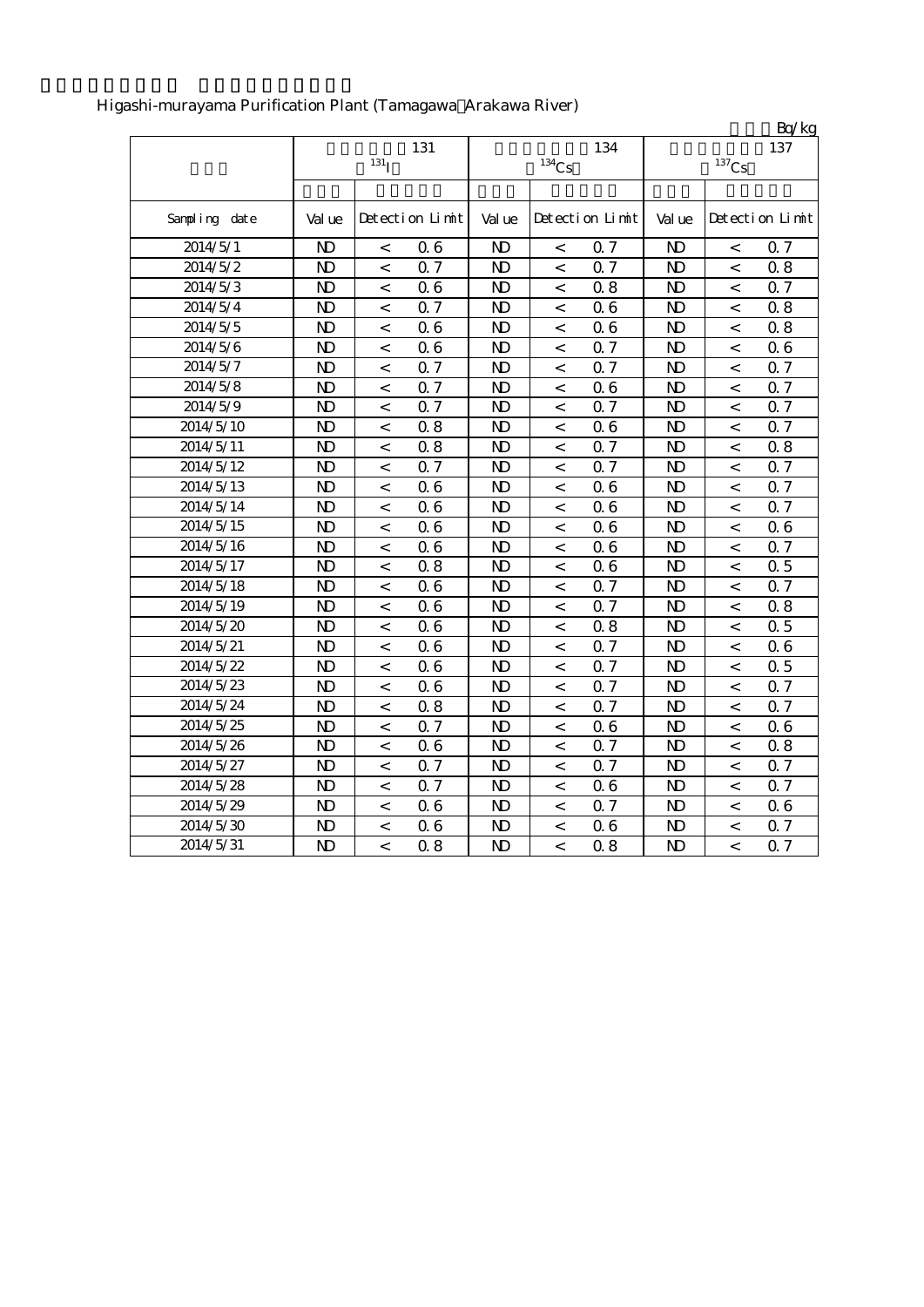Nagasawa Purification Plant (Sagamigawa River)

|               |                |                  |                 |                |                     |                 |                |                          | Bq/kg           |
|---------------|----------------|------------------|-----------------|----------------|---------------------|-----------------|----------------|--------------------------|-----------------|
|               |                | 131              |                 |                | 134                 | 137             |                |                          |                 |
|               |                | 131 <sub>l</sub> |                 |                | $^{134}\mathrm{Cs}$ |                 |                | $^{137}\mathrm{Cs}$      |                 |
| Sampling date | Val ue         |                  | Detection Limit | Val ue         |                     | Detection Limit | Val ue         |                          | Detection Limit |
| 2014/5/1      | N <sub>D</sub> | $\,<$            | 0.7             | N <sub>D</sub> | $\,<\,$             | 06              | N <sub>D</sub> | $\,<$                    | 0.7             |
| 2014/5/2      | $\mathbf{D}$   | $\,<$            | 0.6             | $\mathbf{D}$   | $\,<\,$             | 0.8             | $\mathbf{D}$   | $\,<\,$                  | Q 7             |
| 2014/5/3      | $\mathbf{D}$   | $\,<$            | 0.8             | N <sub>D</sub> | $\,<\,$             | 06              | $\mathbf{D}$   | $\,<\,$                  | Q 7             |
| 2014/5/4      | N <sub>D</sub> | $\,<$            | 0.7             | N <sub>D</sub> | $\,<\,$             | 06              | $\mathbf{N}$   | $\,<\,$                  | 0.7             |
| 2014/5/5      | $\mathbf{D}$   | $\lt$            | 0.6             | N <sub>D</sub> | $\,<\,$             | 06              | $\mathbf{N}$   | $\,<\,$                  | 0.8             |
| 2014/5/6      | $\mathbf{D}$   | $\,<$            | 0.6             | $\mathbf{D}$   | $\,<\,$             | 0.8             | $\mathbf{N}$   | $\,<\,$                  | 0.7             |
| 2014/5/7      | $\mathbf{D}$   | $\lt$            | 0.8             | $\mathbf{D}$   | $\,<\,$             | Q 7             | $\mathbf{N}$   | $\overline{\phantom{a}}$ | 0.7             |
| 2014/5/8      | $\mathbf{D}$   | $\,<$            | 0.7             | $\mathbf{D}$   | $\,<\,$             | Q 7             | $\mathbf{N}$   | $\,<\,$                  | 0.8             |
| 2014/5/9      | $\mathbf{D}$   | $\overline{a}$   | 0.6             | $\mathbf{D}$   | $\,<\,$             | Q 7             | $\mathbf{N}$   | $\overline{a}$           | 06              |
| 2014/5/10     | $\mathbf{D}$   | $\overline{a}$   | 0.7             | $\mathbf{D}$   | $\,<\,$             | 06              | $\mathbf{N}$   | $\overline{a}$           | Q 7             |
| 2014/5/11     | $\mathbf{D}$   | $\overline{a}$   | 0.8             | $\mathbf{D}$   | $\,<\,$             | 0.8             | $\mathbf{N}$   | $\overline{a}$           | 06              |
| 2014/5/12     | $\mathbf{D}$   | $\overline{a}$   | 0.6             | $\mathbf{D}$   | $\,<\,$             | 0.7             | $\mathbf{N}$   | $\overline{a}$           | Q 7             |
| 2014/5/13     | $\mathbf{N}$   | $\lt$            | 0.6             | $\mathbf{D}$   | $\prec$             | Q 7             | $\mathbf{D}$   | $\prec$                  | 0.7             |
| 2014/5/14     | $\mathbf{N}$   | $\lt$            | 0.8             | $\mathbf{D}$   | $\prec$             | 0.8             | $\mathbf{D}$   | $\prec$                  | Q 9             |
| 2014/5/15     | $\mathbf{N}$   | $\,<\,$          | 0.6             | $\mathbf{D}$   | $\prec$             | Q 7             | $\mathbf{N}$   | $\overline{a}$           | 06              |
| 2014/5/16     | $\mathbf{N}$   | $\,<\,$          | 0.7             | $\mathbf{D}$   | $\,<\,$             | 0.5             | $\mathbf{D}$   | $\overline{a}$           | 0.7             |
| 2014/5/17     | $\mathbf{N}$   | $\overline{a}$   | 0.7             | $\mathbf{N}$   | $\overline{a}$      | Q 7             | $\mathbf{N}$   | $\overline{a}$           | <b>Q7</b>       |
| 2014/5/18     | $\mathbf{N}$   | $\overline{a}$   | 0.7             | N <sub>D</sub> | $\,<\,$             | 06              | $\mathbf{N}$   | $\overline{a}$           | <b>Q7</b>       |
| 2014/5/19     | $\mathbf{N}$   | $\,<$            | 0.6             | $\mathbf{N}$   | $\,<\,$             | 0.8             | $\mathbf{N}$   | $\overline{a}$           | 0.8             |
| 2014/5/20     | $\mathbf{D}$   | $\,<\,$          | 0.6             | N <sub>D</sub> | $\,<\,$             | Q 7             | $\mathbf{N}$   | $\,<\,$                  | Q 7             |
| 2014/5/21     | $\mathbf{D}$   | $\,<\,$          | 0.7             | N <sub>D</sub> | $\,<\,$             | 0.7             | $\mathbf{D}$   | $\,<\,$                  | 0.8             |
| 2014/5/22     | $\mathbf{D}$   | $\,<\,$          | 0.6             | N <sub>D</sub> | $\,<\,$             | 06              | $\mathbf{D}$   | $\,<\,$                  | 0.8             |
| 2014/5/23     | $\mathbf{D}$   | $\,<\,$          | 0.6             | N <sub>D</sub> | $\,<\,$             | Q 7             | $\mathbf{D}$   | $\,<\,$                  | 0.8             |
| 2014/5/24     | $\mathbf{D}$   | $\,<\,$          | 0.8             | N)             | $\,<\,$             | 0.5             | $\mathbf{D}$   | $\,<\,$                  | 06              |
| 2014/5/25     | $\mathbf{D}$   | $\,<\,$          | 0.7             | $\mathbf{D}$   | $\,<\,$             | 0.8             | N <sub>D</sub> | $\,<\,$                  | 0.7             |
| 2014/5/26     | $\mathbf{D}$   | $\,<\,$          | 0.6             | $\mathbf{D}$   | $\,<\,$             | 06              | $\mathbf{D}$   | $\,<\,$                  | 0.8             |
| 2014/5/27     | $\mathbf{D}$   | $\,<\,$          | 0.6             | $\mathbf{D}$   | $\,<\,$             | 06              | $\mathbf{D}$   | $\,<\,$                  | 06              |
| 2014/5/28     | $\mathbf{D}$   | $\lt$            | 0.6             | $\mathbf{D}$   | $\,<\,$             | 0.7             | $\mathbf{N}$   | $\,<\,$                  | 0.7             |
| 2014/5/29     | $\mathbf{D}$   | $\lt$            | 0.7             | $\mathbf{D}$   | $\,<\,$             | 0.7             | $\mathbf{N}$   | $\,<\,$                  | Q 7             |
| 2014/5/30     | $\mathbf{D}$   | $\overline{a}$   | 0.6             | N <sub>D</sub> | $\,<$               | 0.7             | $\mathbf{D}$   | $\,<\,$                  | 0.8             |
| 2014/5/31     | $\mathbf{D}$   | $\overline{a}$   | 0.7             | $\mathbf{D}$   | $\lt$               | 0.5             | $\mathbf{N}$   | $\lt$                    | Q 7             |